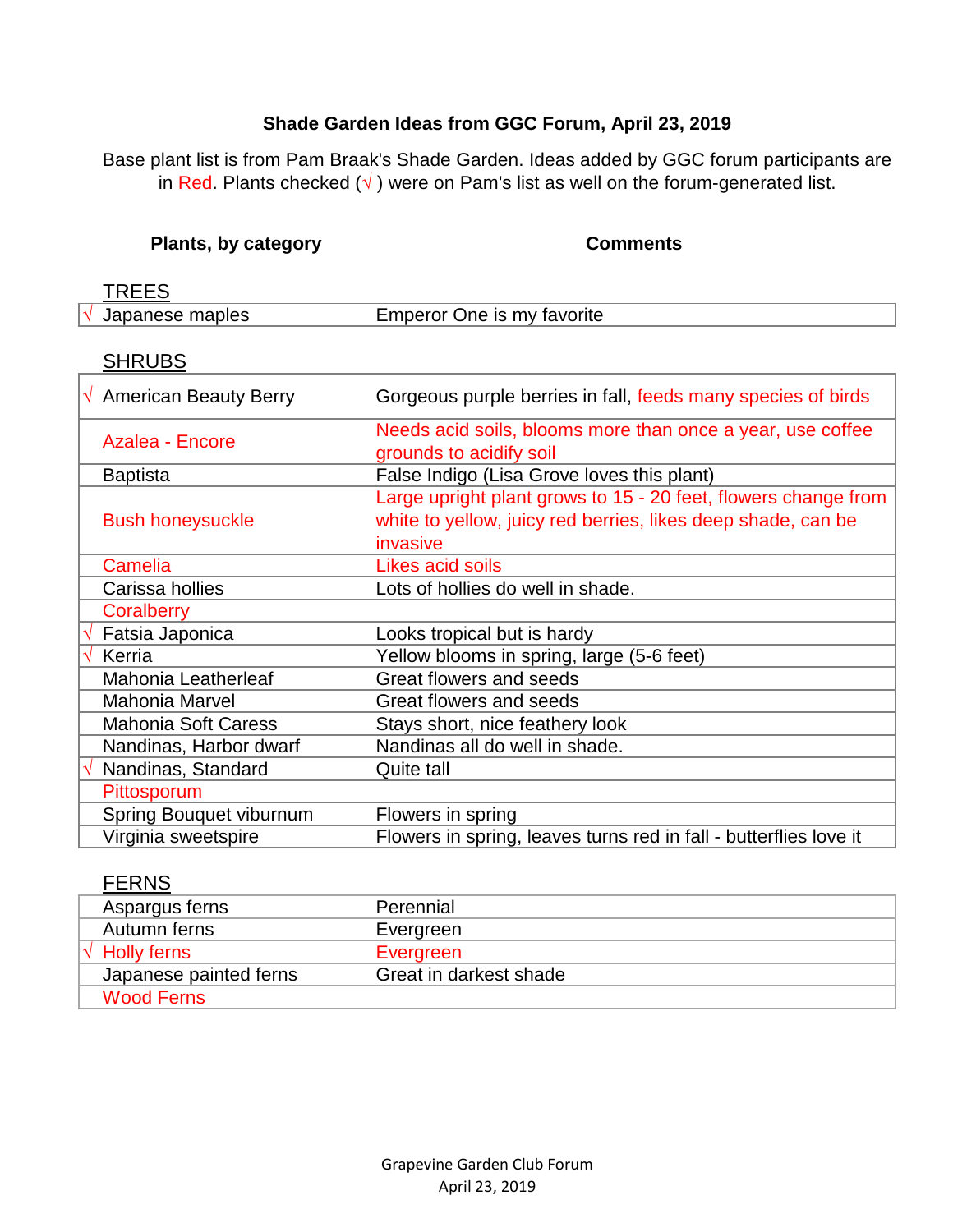| <b>VINES</b>           |                                                                                      |
|------------------------|--------------------------------------------------------------------------------------|
| Autumn clematis        | Mine got kind of messy so I took it out.                                             |
| Climbing Japanese fern | I've read this is invasive in some parts of the country--not here                    |
| Coral honeysuckle      | Red blossoms, blooms early while leaves on trees are tiny                            |
| Crossvine              | Flowers in partial shade                                                             |
| Lorapetalum            | I copied my neighbors idea of growing on a trellis - hers<br>blooms, mine hasn't yet |

# **PERENNIALS**

| 4 o'clocks                           | Blooms in partial shade in the evening, fragrant, can be           |
|--------------------------------------|--------------------------------------------------------------------|
|                                      | invasive                                                           |
| $\sqrt{ }$ African hosta             | Not really a hosta - found at Arlington Organic Garden Club        |
|                                      | sale                                                               |
|                                      | Green all winter, followed by stalks with orange berries in mid    |
| Arum Italicum                        | summer                                                             |
| <b>Bears Britches</b>                | Gets pretty sad during the hot summer but comes back.              |
| <b>Black eyed Susans</b>             | Blooms in partial shade                                            |
|                                      | Also known as Soapwort, grows in roadside ditches in               |
| <b>Bouncing Bet</b>                  | Minnesota, white to light pink flowers                             |
| Chinese orchids                      | Fun and unusual - purple blooms                                    |
|                                      | Pseuderanthemum alata - live several years, reseed - don't         |
| $\sqrt{\phantom{a}}$ Chocolate plant | appear until late May                                              |
|                                      | Native and reseeds. The flowers droop but still look great in a    |
| $\sqrt{\phantom{a}}$ Columbine, red  | mass.                                                              |
| Columbine, yellow                    | Native and reseeds                                                 |
|                                      | I've had troubles finding a place they like. The red leafed ones   |
| <b>Coral bells</b>                   | are best for me in pots.                                           |
| <b>Dianthus</b>                      | <b>Red/white blossums</b>                                          |
| <b>Drummonds aster Native</b>        | White flowers in fall                                              |
|                                      | Farfugium Japonicum - sold by GGC. Large roundish green            |
| $\sqrt{ }$ Giant leopard plant       | leaves                                                             |
| Lambs ear                            | They don't spread as much in shade                                 |
| $\sqrt{\phantom{a}}$ Lenten roses    | Hellebores - blooms very early - expensive but great in very       |
|                                      | early spring, reseeds                                              |
| $\sqrt{ }$ Leopard plant             | Mine lost its spots but still nice                                 |
| $\sqrt{}$ Oxalis                     | Love the purple ones - not so crazy about the green leafed         |
|                                      | ones                                                               |
| Persicaria                           | Got it at the plant sale - red leafed until it gets too much shade |
|                                      |                                                                    |
| Schoolhouse lily                     | Lycoris Radiata - grows at base of red oak wonderful surprise      |
|                                      |                                                                    |
| $\sqrt{\ }$ Solomon's Seal           | Polygonatum Odaratum Variegatum. slow growing but                  |
|                                      | wonderful, needs deep shade.                                       |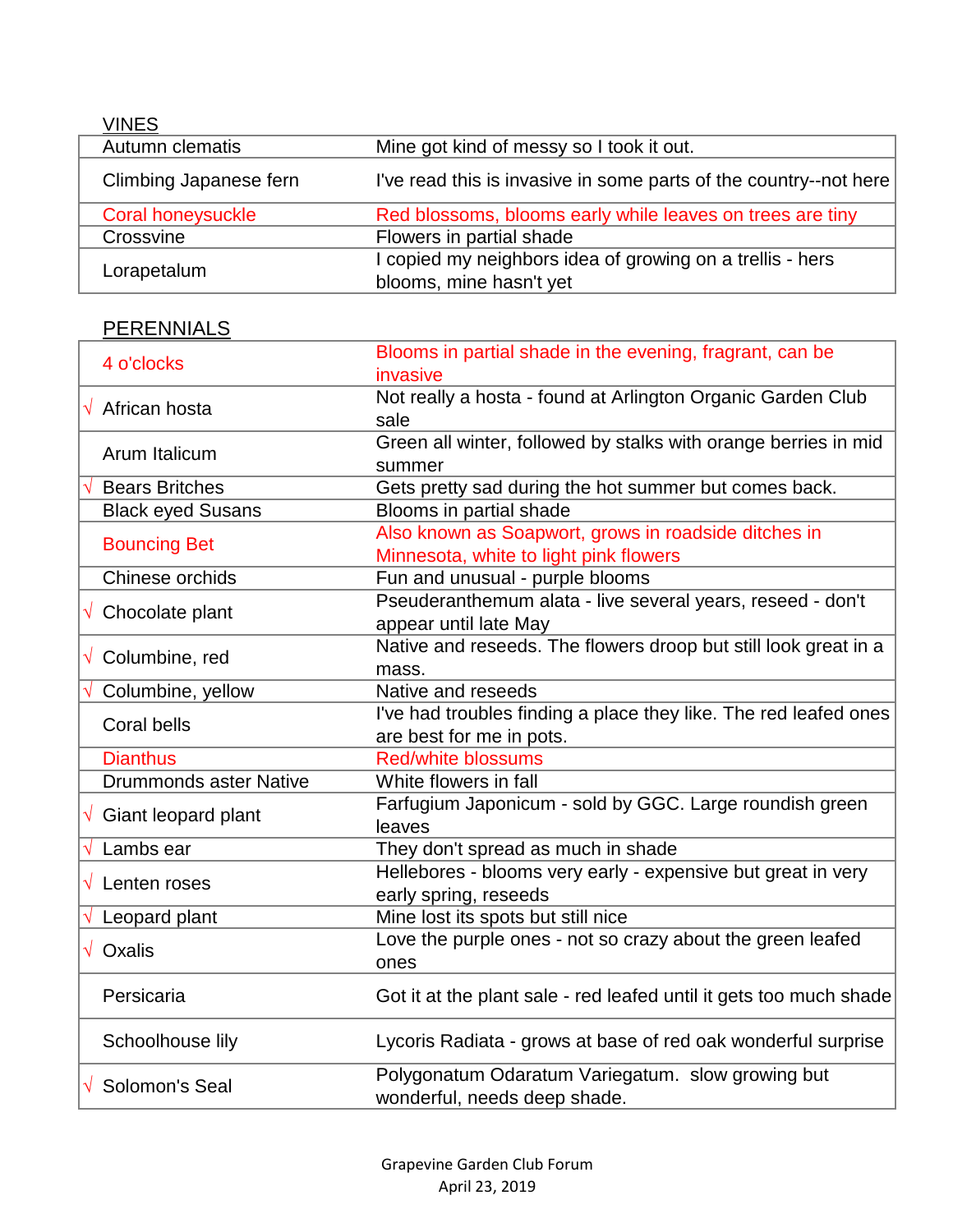# PERENNIALS (cont.)

| Toad lily - Tricyrtis Hirta | Bloom in fall when you've sort of forgotten them        |
|-----------------------------|---------------------------------------------------------|
| Turks Cap                   | Red, pink, or white; dies back in winter but comes back |
| Wood violets                | They bloom really really early                          |

### BULBS

| Amaryllis          | I plant the ones from Christmas and they do bloom & return |
|--------------------|------------------------------------------------------------|
| <b>Daffodils</b>   | The early blooming types                                   |
| Snowdrops, giant   | Wonderful bulbs under post oaks                            |
| Spanish bluebells  | Nice purple/blue blooms                                    |
| Spring star flower | Ipheon uniflorum - can spread                              |

#### GROUND COVERS

| Ajuga, Burgundy glow                   | Somewhat greyish with purple tinges                                              |
|----------------------------------------|----------------------------------------------------------------------------------|
| Ajuga, chocolate chip                  | Seems to like it a bit dry once established                                      |
| Blue plumbago                          | Ceratostigma plumbaginoides - not the tropical kind - blue<br>flowers in June    |
| Cast iron plant - TALL ground<br>cover | They don't grow much the first year                                              |
| Creeping jenny                         | There is a sort of chartreuse color                                              |
| False lamium                           | Lamiastrum Galeobdolon - variegated - didn't like drought but<br>doing good now  |
| <b>Frog fruit Native</b>               | Just new - don't know how it will do.                                            |
| Ground ivy                             | Not too refined but fills in shady spots                                         |
| Liriope                                | I especially like the white variegated to add brightness                         |
| Minature umbrella plant                | From GGC plant sale - I love them but they may take over                         |
| <b>Pigeon berry</b><br>$\sqrt{}$       | Native. Blossoms & berries on the same stem. Reseeds                             |
| $\sqrt{ }$ Purple heart                | Great easy - purple leaves - the dwarf variety is more refined                   |
| Sedums                                 | Some kinds do very well in shade                                                 |
| Silver dichondra                       | Tiny grey leaves - very tidy, cascades delicately                                |
| Strawberry begonia                     | lovely white blooms like butterflies in spring, can spread                       |
| Variegated ivy                         | The white & green and yellow & green are terrific for lighting<br>up a dark spot |

### **GRASSES**

| <b>Inland Sea Oats Native</b> | Can be invasive - remove seed heads in December                  |
|-------------------------------|------------------------------------------------------------------|
| Mondo grass                   | Different heights - very short one can substitute for lawn grass |
| Ribbon grass strawberries &   | Phalaris arundinacea                                             |
| cream                         |                                                                  |
| Sedge, variegated             | Carex - low growing, evergreen - tidy                            |